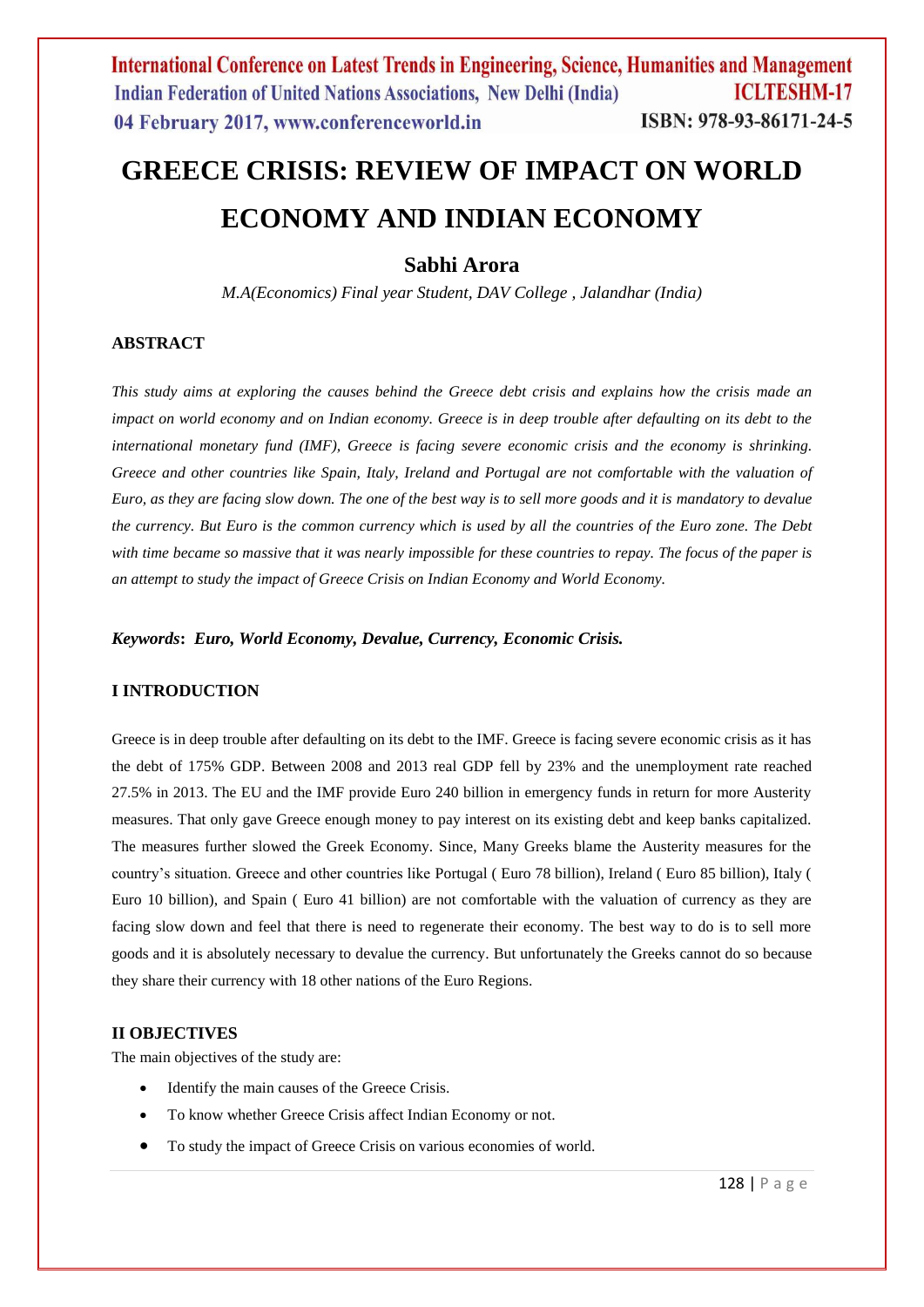# **III RESEARCH METHODOLOGY**

This study has an exploratory-cum-descriptive research design. The study is based on secondary data, collected from various sources like newspaper, media and various Research journals.

# **IV REVIEW OF LITERATURE**

**Manolis Galenianos(2015)** concluded that Greece is facing an extremely severe Economic Crisis. According to him, the main cause of the Euro zone crisis is the Public Sector Profligacy. The most important task facing the Euro zone periphery is the recovery of competitiveness and the rebalancing of the current account.

**Chrysa, Leventi(2011)** explored that Greece is widely expected to have a significant social impact in terms of greater inequality and increased poverty. The result of the Austerity measures and the wider recession in Greece, relative poverty has increased from 20.1 percent in 2009 to 20.9 percent in 2010. This leads to unemployment.

**Kovid Kumar Gupta (2015)** has highlighted the reasons behind the Greece Crisis and he further explains how the Crisis made an impact on World Economy. He further explored the solutions and suggestions for countries to follow the Austerity measures.

Paul Belkin, Derek E. Mix (2010) explained the Domestic and International causes. Domestically, high government spending, structural rigidities, tax evasion and corruption have all contributed to Greece's accumulation of debt over the past decade. Internationally, the adoption of the Euro and lax enforcement of EU Rules aimed at limiting the accumulation of debt are also believed to have contributed to Greece's Current Crisis.

**Daniel Harari(2015)** highlighted an impact on Euro zone and UK. He further concludes that there is direct impact on the UK economy of Greece leaving the Euro zone would probably the small, The UK, however would likely be affected indirectly via the Financial markets and via the wider Euro zone Economy.

#### **V OVERVIEW OF GREECE ECONOMY**

Greece achieved Independence from the Ottoman Empire in 1829. The Evolution of the Greek Economy during the second half of the 19<sup>th</sup> century and first half of the  $20<sup>th</sup>$  century, it gradually added neighboring islands and territories. 1974, Democratic Elections created a parliamentary republic and abolished the Monarchy. In 1981, Greece joined the EU (Economic Corporation) Now the EU (European Union) and became the  $12<sup>th</sup>$  member of the European Economic and Monetary Union. In 2001, Greece adopted the Euro as its Currency, replacing the Greek Drachma at an exchange rate of 340.75 Drachma per Euro (Paul belkin, derek E.Mix).

The Euro is the tangible proof of the European integration, the common currency in 19 out of 28 EU countries. These countries are collectively known as Euro zone. The Euro was launched on 1<sup>st</sup> January 1999 by Alexandre Lamfalussy for accounting purposes.

European Central Bank (ECB) is in charge of monetary issues in EU. Its main goal is to maintain Price Stability. Its Head office is located in Germany.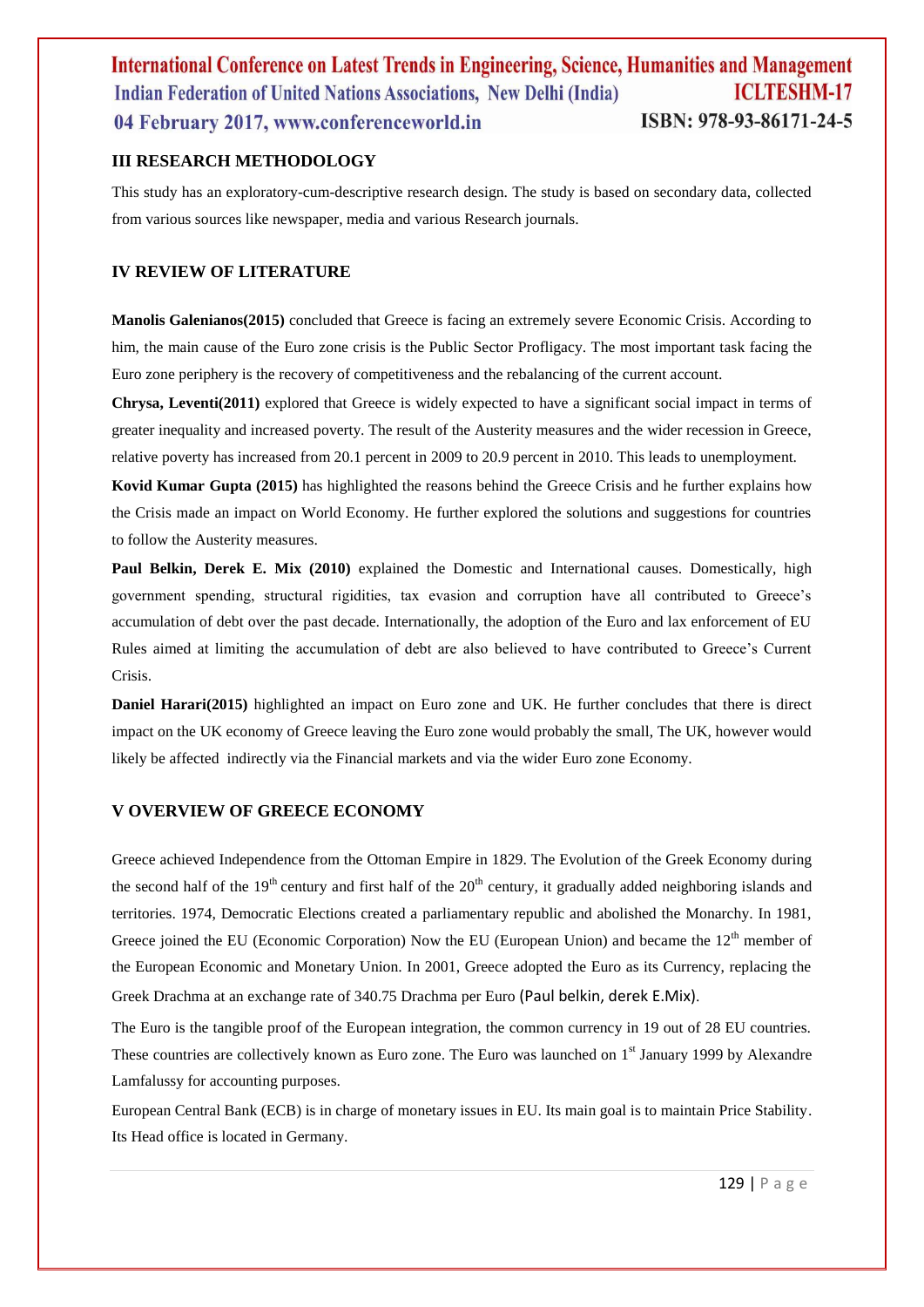# **VI DIAGNOSIS OF A CRISIS**

In 2009, Greece kicked off the crisis. It announced its budget deficit would be 12.9 percent of Gross Domestic Product. That's more than the four times the EU's 3 percent Ratings. That scared the investors. Greece could not repay its Euro 320 billion debt which is the largest Sovereign debt in history. In 2010, Greece announced an Austerity measures that would lower the deficit to 3 percent of GDP in two years. But the situation of the Greece remains the same (Anand . M and Gupta,GL)

The EU and the IMF provided Euro 240 billion in emergency funds for more Austerity package. That only gave Greece enough money to pay interest on its existing debt and keeps Bank Capitalized. Greece could not repay its debt and this led to

- $\triangleright$  Rise in unemployment
- $\triangleright$  Decrease in foreign investment
- $\triangleright$  Political uncertainty

# **VII.MAIN CAUSE OF A CRISIS**

Greece problem arises because of following Reasons:

- Low taxes
- Higher salaries
- Large spending on interest payment ( loosing 30 billion Euros per year).
- Hiring of more Government Jobs
- Greek Government expenditure approximately 104 billion Euro which is equal to 49 percent of GDP.
- Secretly Borrowing from private and foreign investors to hide deficits
- High pensions
- Welfare schemes

# **VIII EUROPE'S REACTION TO THE CRISIS**

To Help Greece for the repayment of the Debt, Germany would pay Greece's bills but with condition that Greece had to agree certain Austerity Measures like

- $\triangleright$  Cut spending
- $\triangleright$  Raise taxes
- $\triangleright$  Borrow less in the future

This is the condition imposed by Germany and other Countries. So that such incidence never happens again. Greece has received two major Bailouts and both involve severe Austerity measures. On 1 May 2010, First Economic Adjustment Programme was announced and at 21 July 2011, Euro leaders agreed to extend Greek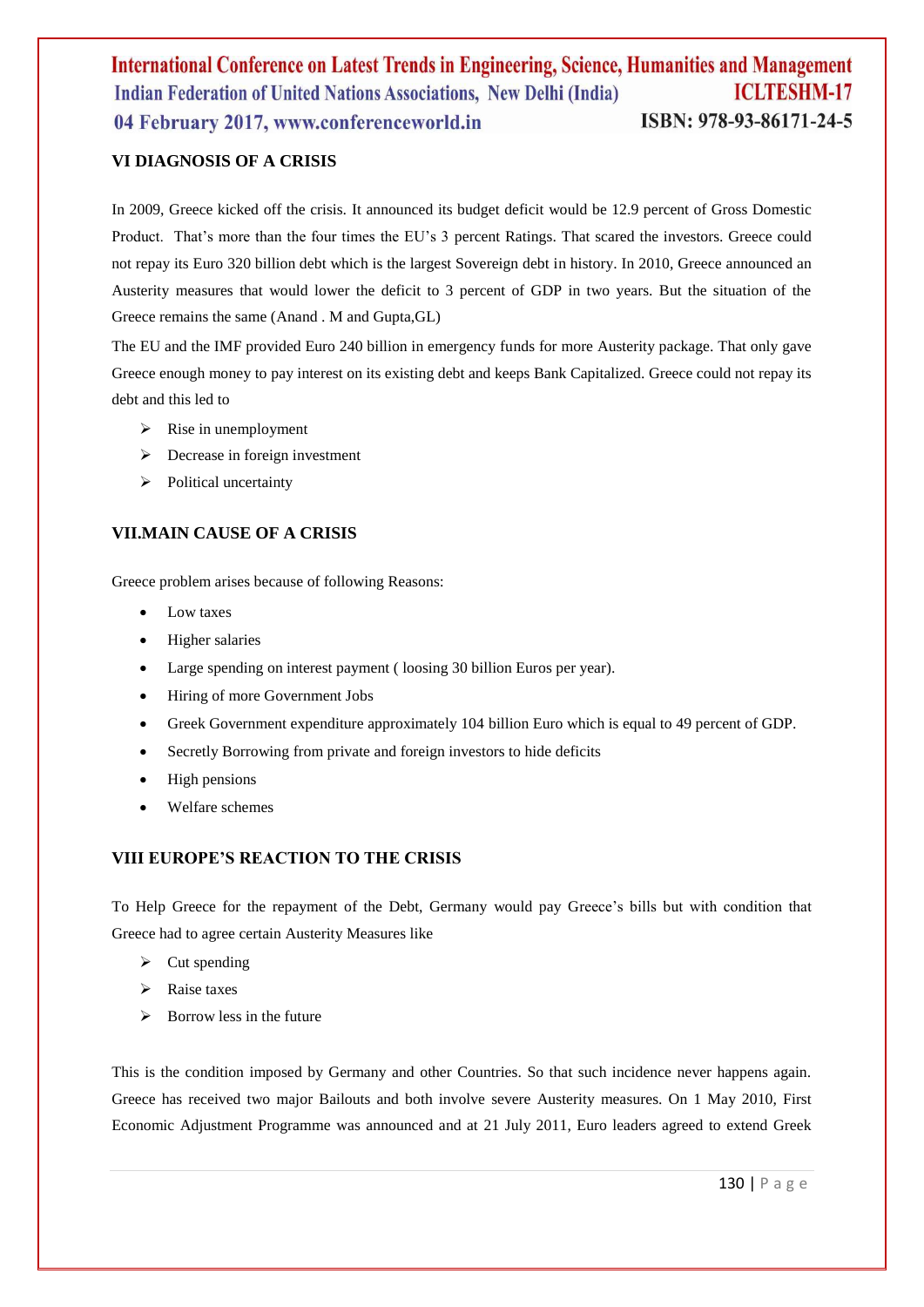loan repayment periods from 7 years to minimum of 15 years and to cut interest rates to 3.5 percent in Second Economic Adjustment Programme.

#### **IX THIRD BAILOUT PROGRAMME NEGOTIATION**

At a 12 July 2015 meeting of Euro zone leaders, a provisional agreement was struck on a third bailout programme for Greece which could total up to Euro 86 billion loans over three years.

#### **(i)TERMS OF THE AGREEMENT**

The deal that was reached was an agreement in principle for a third bailout programme of loans totalling around Euro 82- Euro 86 billion to Greece in return for a series of reform packages. Formal Negotiations on the terms of the full legal Memorandum of understanding between Greece and the European stability mechanism(ESM), the Euro zone bailout fund, would now be able to proceed should a number of conditions first be met.

These conditions involved the Greek parliament legislation for a series of measures, including VAT increases and some pension reforms. Greece is expected to implement a reform agenda including:

- Improve Financial Stability by strengthening the Banking Sector.
- $\triangleright$  Tackle Tax evasion and fraud and improve Tax administration.
- $\triangleright$  Reform of the pension system, removing exemptions and ending early retirement.
- $\triangleright$  Fight corruption by improving efficiency of the public sector and judiciary.
- De-regulate labour and product markets, with the aim of increasing competition, competitiveness and investment in the Economy.

The agreement requires Greece to introduce a supplementary Budget in October 2015 that will either cut spending or raise revenues in order to hit the agreed Budget Target.

# **(ii)FINANCIAL ASSISTANCE**

In return for implementing this agenda, on 14 august 2015 Eurozone Finance Ministers agreed to launch a  $3<sup>rd</sup>$ bailout programme for Greece. They will receive loans of upto Euro 86 billion over a three year period. This will be distributed in a series of Tranches.

The First Tranche will be of Euro 26 billion- Euro 10 billion to recapitalize Greek Banks and Euro 16 billion in several installments, the first of which-Euro 13 billion will be made by 20 August 2015, when Greece must repay about Euro 3.2 billion to the European central Bank (ECB). Greece had agreed to a MOU drafted by institutional Negotiations with some additional Austerity measures. A second loan Tranche of upto Euro 15 billion will be available for bank recapitalization after the first creditor's review of the programme's progress.

The IMF are not initially involved in this programme. Some Euro zone countries, including Germany, are so keen on the IMF's participation in this third bailout. If it did so it would provide some of Euro 86 billion in loans earmarked for Greece (probably between 10 percent and 30 percent of this), lowering the amount the Eurozone would have to contribute. The IMF has said it will only participate if Greece receives some form of debt relief(Kovid kumar gupta)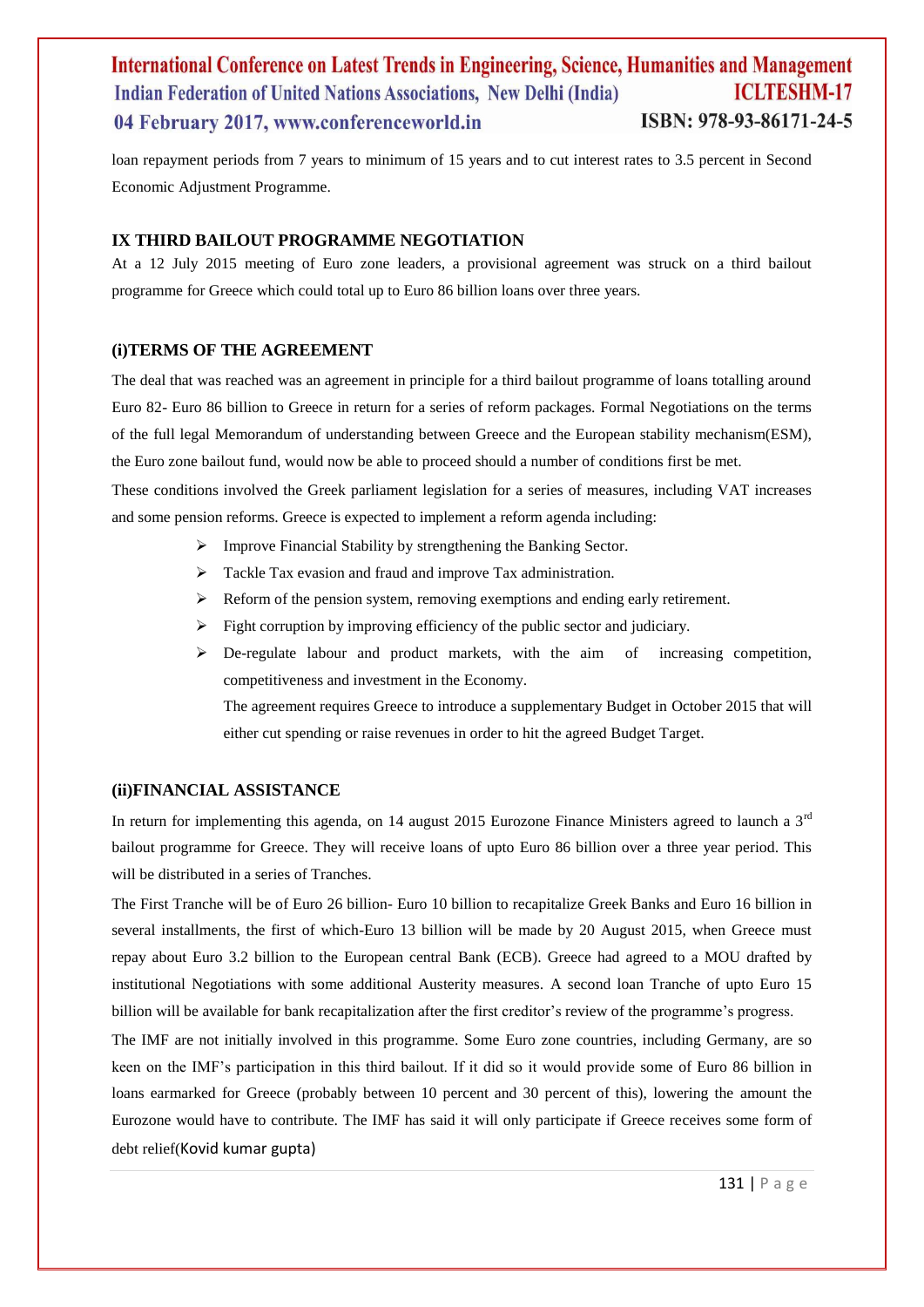# **X .IMPACT ON WORLD ECONOMY**

Greece crisis have negatively impacted the world economy. A Greek default would means billions in losses for European Banks and Government. There can be several mechanisms which explained as follows:

First one is Stocks and Shares. Falling shares can cause cash flow problems which affects the trading companies.

Another is Currencies. People might want to get rid of their Euro and buy other currencies, so these other currencies become Stronger. This affects the companies and the Economy at large scale( Wolf, Martin, Merkozy).

## **XI .IMPACT ON INDIAN ECONOMY**

The Greece debt crisis is not likely to have any direct impact on the Indian Economy. There could be some indirect effects on trade flows depending on how European Economies perform in the future. Greek imports from India include cotton, synthetic fibers, vehicles, iron and steel and fruits (Kulkarni, Satish). While Greek exports to India include fibers, fertilizers, leather goods etc. only 0.05% of India exports go to Greece. So, India is not directly affected by the crisis. But India has to worry if the crisis spreads across Europe. If the Euro zone is hit by the crisis then probably India has to bear the consequences.

Also, Indian Banks have virtually no direct exposure to Greece. So Indian Banks have no worry from Greece Crisis. So, there is no danger for India from the Greece Crisis.

#### **XII PRESENT CONDITION OF GREEK ECONOMY**

European authorities have authorized handling 7.5 billion Euros, in bailout aid to Greece, which will allow the country to keep paying its bills in the coming months. Greece's creditors committed to debt relief, although not until 2018 at earliest, provided the country continues to carry out painful changes.

"Proto Thema" newspaper cited the opinion poll carried out by marc polling firm and reported that about 79.7 percent of Greeks believe that the Fourth bailout is nearing. However, Government spokesman Dimitris Tzanakopoulos said in an interview with Nation newspaper that "we will not accept additional measures…The only scenario we are working on is the completion of the second review (of the Bailout)".

#### **XIII WHAT IF GREECE LEFT THE EUROZONE?**

Many experts worried that Greece's problems would spill over to the rest of the world. If Greece defaulted on its debt and exited the Euro zone, it might create global financial shocks. However, some people believe that if Greece were to leave the currency union that will be known as "GREXIT".